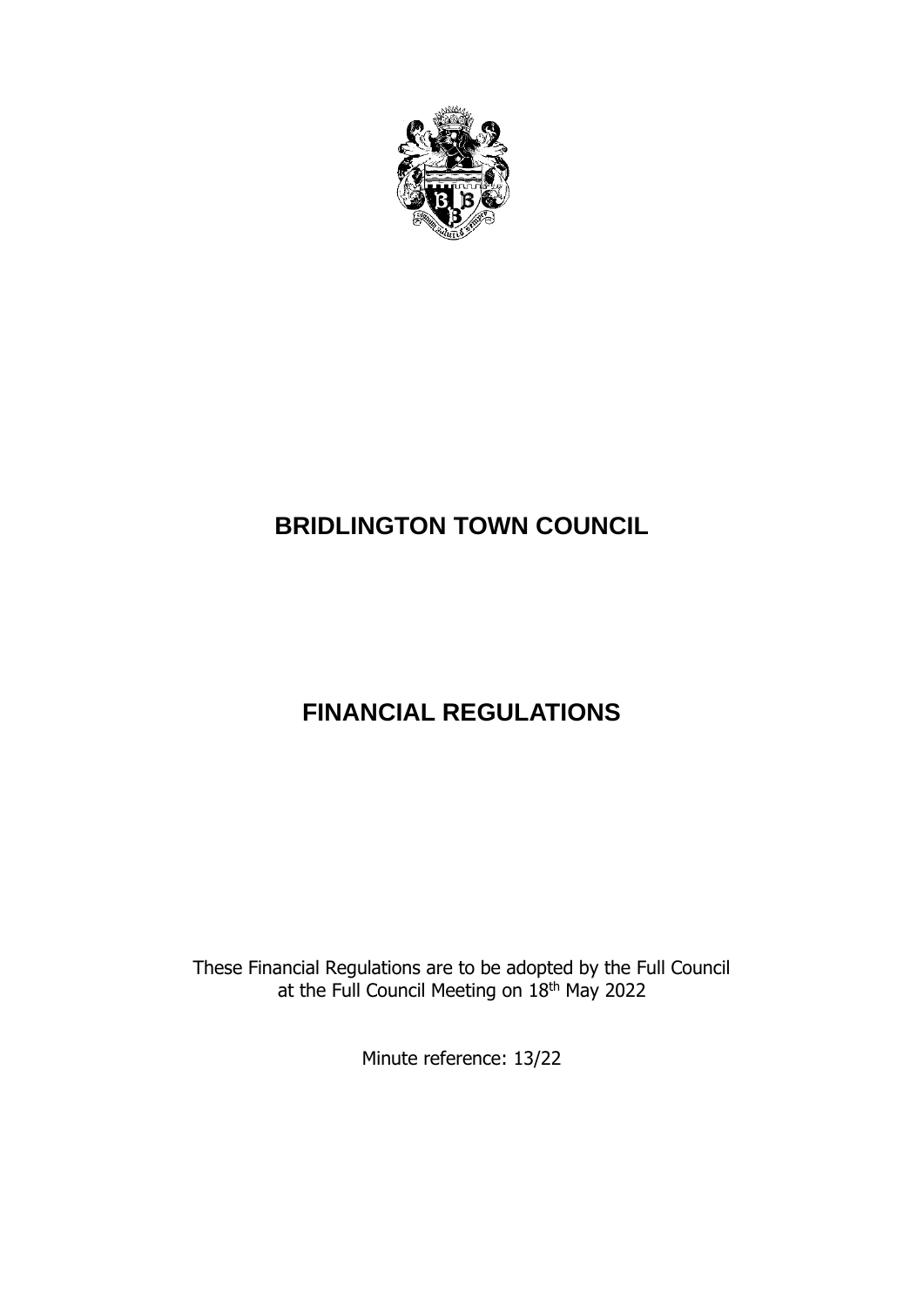# **CONTENTS**

| 1.0                                              | General                                                           | Page 3  |
|--------------------------------------------------|-------------------------------------------------------------------|---------|
| 2.0                                              | <b>Budgets and Annual Estimates</b>                               | Page 3  |
| 3.0                                              | <b>Budgetary Control</b>                                          | Page 4  |
| 4.0                                              | <b>Accounting and Audit</b>                                       | Page 4  |
| 5.0                                              | Banking Arrangements and Cheques                                  | Page 5  |
| 6.0                                              | Payment of Accounts                                               | Page 5  |
| 7.0                                              | Payment of Salaries                                               | Page 6  |
| 8.0                                              | <b>Expenses</b>                                                   | Page 6  |
| 9.0                                              | Loans and Investments                                             | Page 6  |
| 10.0                                             | Income                                                            | Page 7  |
| 11.0                                             | Orders for Work, Goods and Services                               | Page 7  |
| 12.0                                             | Contracts                                                         | Page 8  |
| 13.0                                             | Payments under Contracts for Building or Other Construction Works | Page 9  |
| 14.0                                             | Stores and Equipment                                              | Page 9  |
| 15.0                                             | Assets, Properties and Estates                                    | Page 9  |
| 16.0                                             | Insurance                                                         | Page 10 |
| 17.0                                             | Charities                                                         | Page 10 |
| 18.0                                             | <b>Risk Management</b>                                            | Page 10 |
| 19.0                                             | Revision of Financial Regulations                                 | Page 11 |
| Appendix A                                       |                                                                   |         |
| Members and Officers Allowance Scheme<br>Page 12 |                                                                   |         |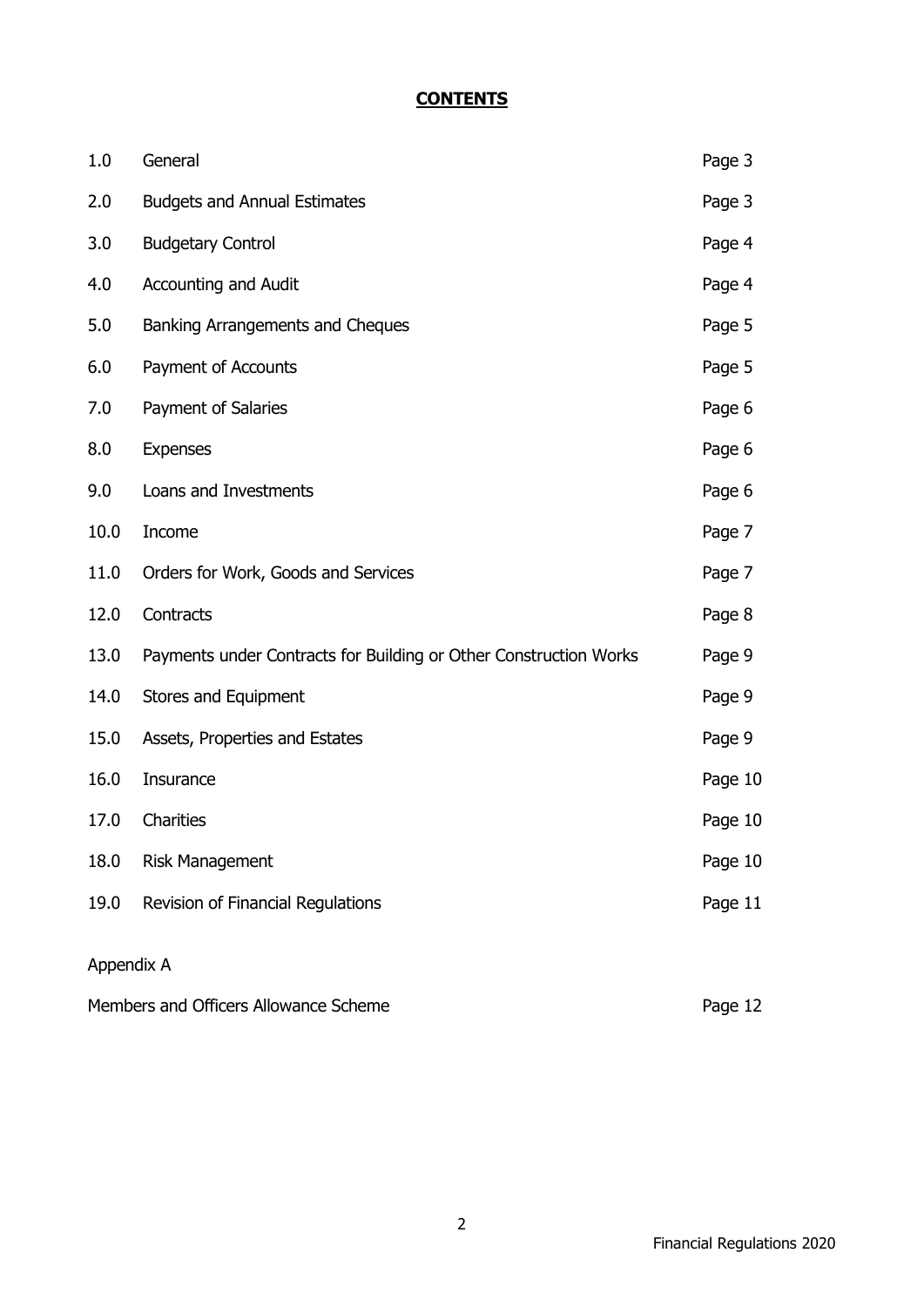# **1.0 GENERAL**

- 1.1 These financial regulations govern the conduct of financial management by the Council and may only be amended or varied by resolution of the Council. The council is responsible in law for ensuring that its financial management is adequate and effective and that the council has a sound system of financial control which facilitates the effective exercise of the council's functions, including arrangements for the management of risk and for the prevention and detection of fraud and corruption. These financial regulations are designed to demonstrate how the council meets these responsibilities.
- 1.2 The Responsible Financial Officer (RFO) is a statutory office and shall be appointed by the council. The RFO, acting under the policy direction of the Council, shall administer the Council's financial affairs in accordance with proper practices. The RFO shall determine on behalf of the council its accounting records, and accounting control systems. The RFO shall ensure that the accounting control systems are observed and that the accounting records of the council are maintained and kept up to date in accordance with proper practices.
- 1.3 The RFO shall produce financial management information as required by the council.
- 1.4 At least once a year, prior to approving the Annual Governance Statement section 1 of the annual return, the council shall conduct a review of the effectiveness of its system of internal control which shall be in accordance with proper practices.
- 1.5 In these financial regulations, references to the Accounts and Audit Regulations shall mean the Regulations issued under the provisions of section 27 of the Audit Commission Act 1998 and then in force.
- 1.6 In these financial regulations the term 'proper practice' or 'proper practices' shall refer to guidance issued in Governance and Accountability in local Councils in England and Wales – a Practitioners' Guide which is published jointly by NALC and SLCC and updated from time to time.
- 1.7 Deliberate or wilful breach of these Regulations by an employee may give rise to disciplinary proceedings.
- 1.8 Members of Council are expected to follow the instructions within these Regulations and not entice employees to breach them. Failure to follow instructions within these Regulations brings them office of the councillor into disrepute.

## **2.0 BUDGETS and ANNUAL ESTIMATES**

- 2.1 The Council shall, within two months of the start of a new term, consider the need for and shall have regard to a three year forecast of Revenue and Capital Receipts and Payments which may be prepared at the same time as the annual Budget.
- 2.2 Detailed estimates of all receipts and payments including the use of reserves and all sources of funding for the year shall be prepared each year by the RFO in the form of a budget to be considered by the council.
- 2.3 Finance & General Purposes Committee shall formulate and submit proposals to the Council in respect of revenue and capital including the use of reserves and sources of funding for the following financial year. The Council shall review the budget in sufficient time, to meet the Precept demand deadline, each year and shall fix the Precept to be levied for the ensuing financial year.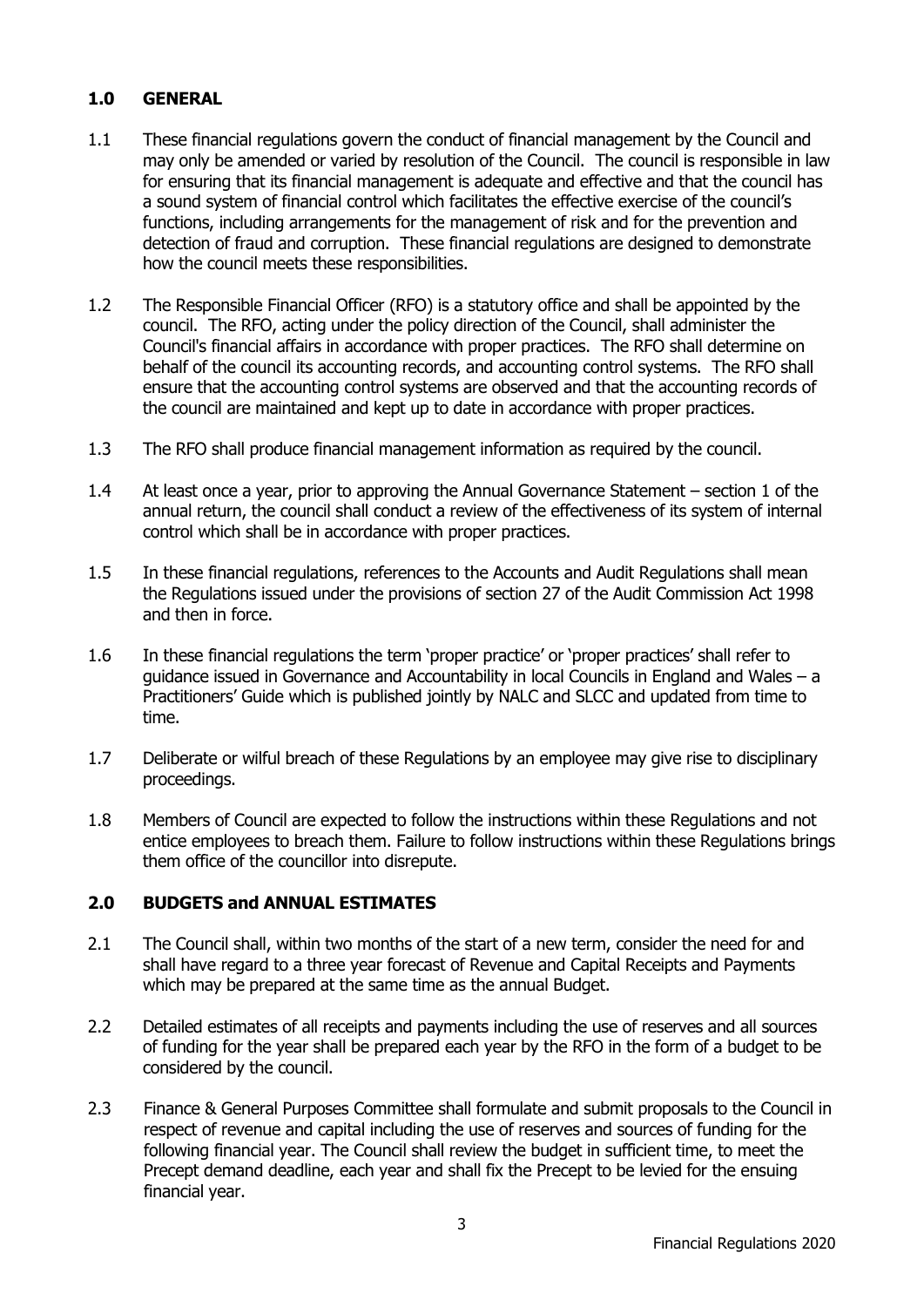- 2.4 The Clerk shall issue the precept to the billing authority and shall supply each member with a copy of the approved budget.
- 2.5 The annual budgets shall form the basis of financial control for the ensuing year.

#### **3.0 BUDGETARY CONTROL**

- 3.1 Expenditure on revenue items may be incurred up to the amounts included for that class of expenditure in the approved budget.
- 3.2 No expenditure may be incurred that will exceed the amount provided in the revenue budget for that class of expenditure. During the budget year and with the approval of council having considered fully the implications for public services, unspent and available amounts may be moved to other budget headings or to an earmarked reserve as appropriate.
- 3.3 The RFO shall regularly provide the Council with a statement of receipts and payments to date under each head of the budgets, comparing actual expenditure against the planned expenditure as shown in the budget. These statements are to be prepared at least at the end of each financial quarter.
- 3.4 The Clerk or RFO may incur expenditure on behalf of the Council which is necessary to carry out any repair replacement or other work which is of such extreme urgency that it must be done at once, whether or not there is any budgetary provision for the expenditure, subject to a limit of £1000. The Clerk or RFO shall report the action to the Council as soon as practicable thereafter.
- 3.5 Unspent provisions in the revenue budget shall not be carried forward to a subsequent year unless placed in an earmarked reserve by resolution of the council.
- 3.6 No expenditure shall be incurred in relation to any capital project and no contract entered into or tender accepted involving capital expenditure unless the Council is satisfied that the necessary funds are available, or the requisite borrowing approval has been obtained.
- 3.7 All capital works shall be administered in accordance with the Council's standing orders and financial regulations relating to contracts.

## **4.0 ACCOUNTING AND AUDIT**

- 4.1 All accounting procedures and financial records of the Council shall be determined by the RFO in accordance with the Accounts and Audit Regulations.
- 4.2 The RFO shall complete the annual financial statements of the Council as soon as practicable after the end of the financial year and shall submit them and report thereon to the Council.
- 4.3 An Internal Auditor shall be appointed by and shall carry out the work required by the council in accordance with proper practices. The Internal Auditor, who shall be competent and independent of the operations of the Council, shall report to Council in writing, or in person, on a regular basis with a minimum of one annual written report in respect of each financial year. In order to demonstrate objectivity and independence, the internal auditor shall be free from any conflicts of interest and have no involvement in the financial decision making, management or control of the council.
- 4.4 The Council shall ensure that there is an adequate and effective system of internal audit of the its accounting records financial and other operations in accordance with proper practices. Any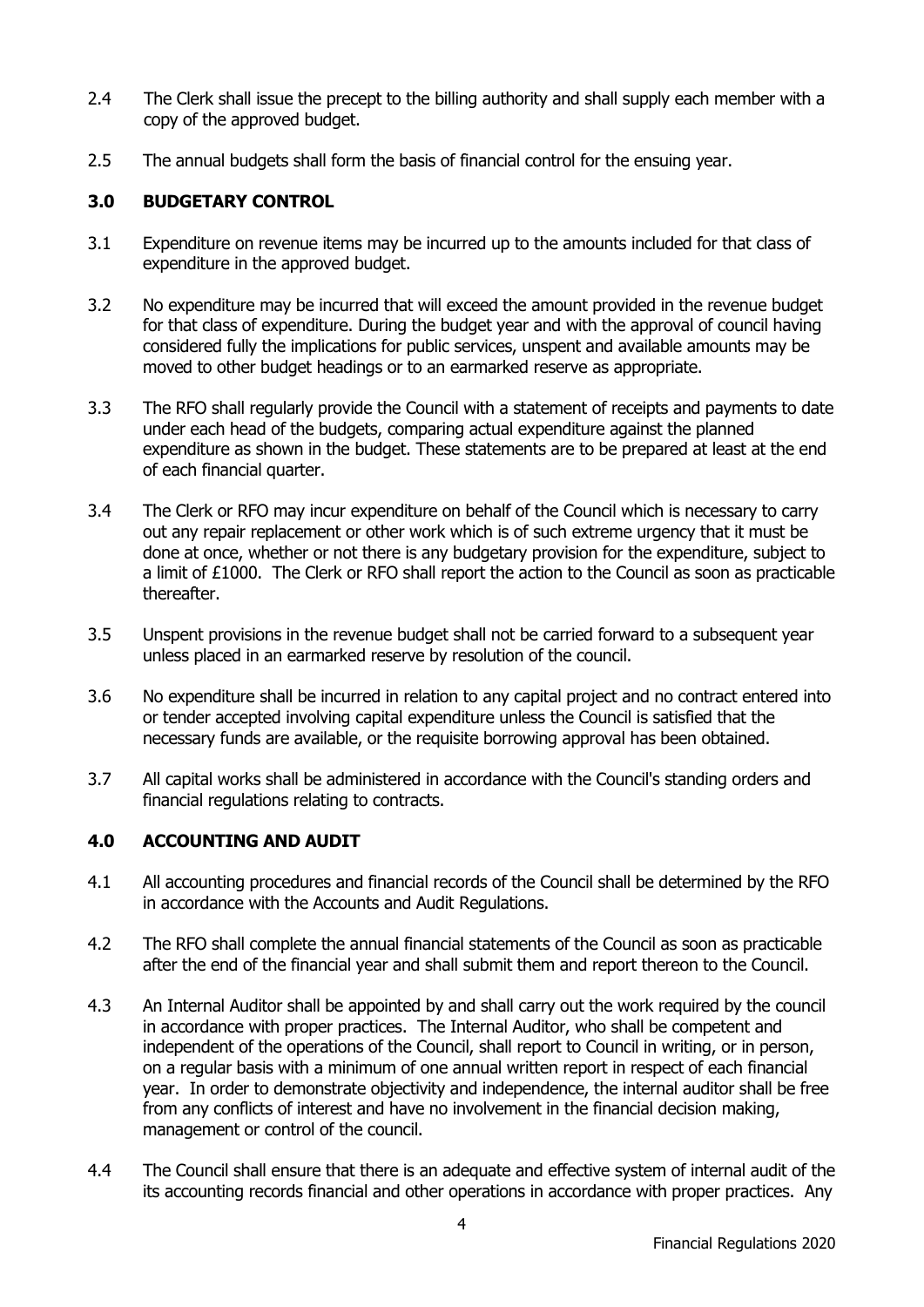officer or member of the Council shall, if the RFO or Internal Auditor requires, make available such documents of the Council which appear to the RFO or Internal Auditor to be necessary for the purpose of the internal audit and shall supply the RFO or Internal Auditor with such information and explanation as the RFO or Internal Auditor considers necessary for that purpose.

- 4.5 The RFO shall complete the Accounts of the Council contained in the Annual Return (as supplied by the External Auditor) and shall submit the Annual Return for approval and authorisation by the Council within the timescales set by the Accounts and Audit Regulations.
- 4.6 The RFO shall, as soon as practicable, bring to the attention of all councillors any correspondence or report from the Internal or External Auditor, unless the correspondence is of a purely administrative matter.
- 4.7 The RFO shall make arrangements for the opportunity for inspection of the accounts, books, and vouchers and for the display or publication of any Notices and statements of account required by Audit Commission Act 1998 and the Accounts and Audit Regulations.

#### **5.0 BANKING ARRANGEMENTS AND CHEQUES**

- 5.1 The Council's banking arrangements, including the Bank Mandate, shall be made by the RFO and approved by the Council. They shall be regularly reviewed for efficiency.
- 5.2 In the interests of efficiency and effectiveness a schedule of the payments made, forming part of the Agenda for the Meeting, shall be prepared by the RFO and be presented to Council. If the schedule is in order it shall be authorised by a resolution of the Council and shall be initialled by the Chairman of the Meeting, the details are be shown in the Minutes of the Meeting.
- 5.3 Cheques drawn on the bank account in accordance with the schedule referred to in paragraph 5.2 or in accordance with paragraph 6.4, shall be signed by two members of Council.
- 5.4 To indicate agreement of the details shown on the cheque or order for payment with the counterfoil and the invoice or similar documentation, the signatories shall each also initial the cheque counterfoil.
- 5.5 The council shall instruct its bankers to issue two Debit Cards against its Business account, one in the name of the incumbent Town Clerk and one in the name of the incumbent RFO for their sole use in the purchase of essential items for the council. Under absolutely no circumstance will personal use of these debit cards be permitted. Debit cards must be surrendered by staff immediately upon leaving any role with the council.

#### **6.0 PAYMENT OF ACCOUNTS**

- 6.1 All payments (other than petty cash [6.5]) shall be effected by cheque, bank card or other order drawn on the Council's bankers including BACS payments [6.6].
- 6.2 All invoices for payment shall be examined, verified and certified by the Clerk/RFO. The Clerk/RFO shall satisfy themselves that the work, goods or services to which the invoice relates shall have been received, carried out, examined and approved. The RFO shall examine invoices in relation to arithmetic accuracy and shall analyse them to the appropriate expenditure heading. The RFO shall take all steps to settle all invoices submitted and which are in order.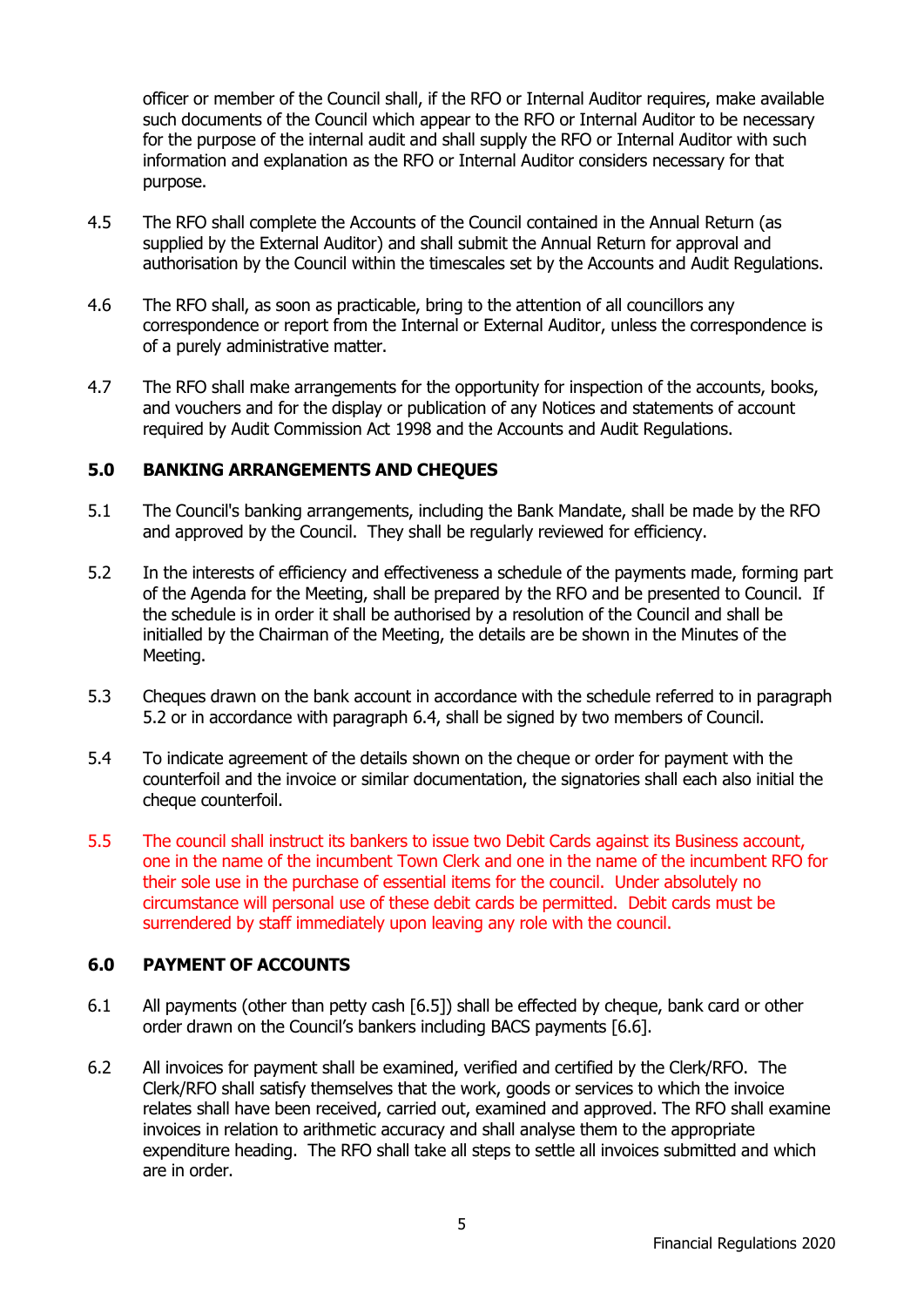- 6.3 If a payment is necessary to avoid a charge to interest under the Late Payment of Commercial Debts (Interest) Act 1998, and the due date for payment is before the next scheduled Meeting of Council, where the Clerk and RFO certify that there is no dispute or other reason to delay payment, the Clerk may (notwithstanding para 6.3) take all steps necessary to settle such invoices provided that a list of such payments shall be submitted to the next appropriate meeting of Council.
- 6.4 Council Officers may defray operational and other expenses via the use of petty cash. Receipts for payments made shall be provided in all instances.
	- a) The RFO shall maintain a petty cash system for the purpose of defraying operational and other expenses. Receipts for payments made from petty cash shall be kept to substantiate the expenditure.
	- b) The amount of petty cash held should be economically sensible with any excesses being deposited in the council's bank account by the close of the banking day.
	- c) The Town Clerk and RFO have direct access to the Petty Cash. All other staff and Councillors should liaise with the Clerk and RFO accordingly in respect of purchases from Petty Cash.
- 6.5 Subject to 6.1 wherever possible payments to staff and service providers will be made by the Banking Automated Credit System (BACS).
- 6.6 The RFO/Clerk is authorised to make payments up to a maximum of  $£15,000$  per day for payments for Bridlington Town Council.
- 6.7 The Town Clerk and RFO shall each hold a debit card, in their names, against the Council's business account for the purpose of purchasing essential items for the council where it is not viable to make payment by other payment methods. Receipts for such purchases must be obtained and recorded in the same manner as all other financial transactions of the council.
- 6.8 Two members shall countersign each payment slip or invoice and the same members shall also countersign a printout showing the breakdown of the payments contained within the BACS transaction.
- 6.9 If thought appropriate by the council, payment for utility supplies (energy, telephone and water) may be made by variable Direct Debit provided that the instructions are signed by two members and any payments are reported to council as made. The approval of the use of a variable Direct Debit shall be renewed by resolution of the council at least every two years.

# **7.0 PAYMENT OF SALARIES**

- 7.1 As an employer, the council shall make arrangements to meet fully the statutory requirements placed on all employers by PAYE and National Insurance legislation. The payment of all salaries shall be made in accordance with payroll records and the rules of PAYE and National Insurance currently operating, and salaries shall be as agreed by Council.
- 7.2 Payment of salaries and payment of deductions from salary such as may be made for tax, national insurance and pension contributions, may be made in accordance with the payroll records and on the appropriate dates stipulated in employment contracts, provided that each payment is reported to and ratified by the next available Council Meeting.

#### **8.0 EXPENSES**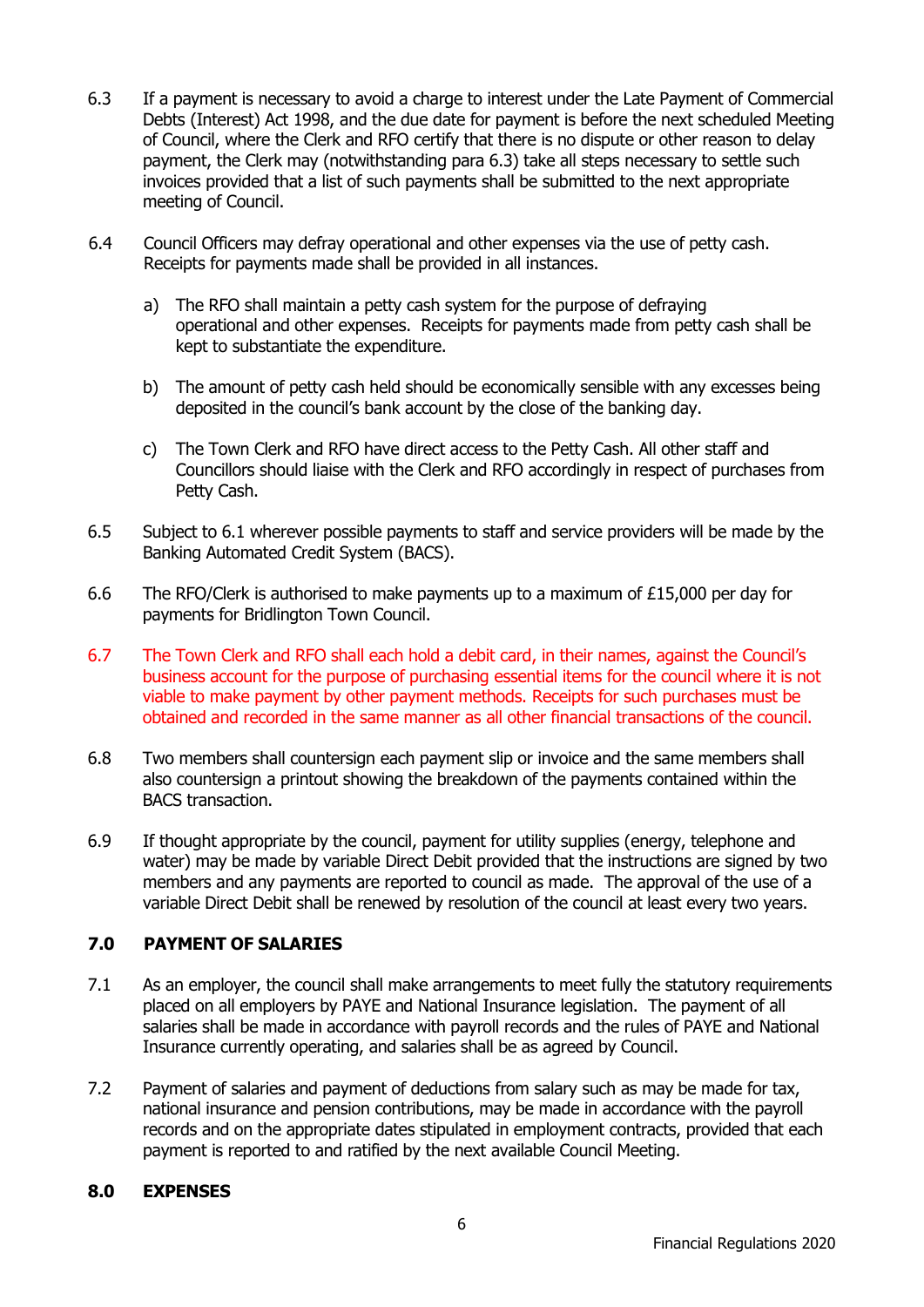Members and Officers of the council claim expenses in accordance with Appendix A.

## **9.0 LOANS AND INVESTMENTS**

- 9.1 All loans and investments shall be negotiated in the name of the Council and shall be for a set period in accordance with Council policy.
- 9.2 The council shall consider the need for an Investment Policy which, if drawn up, shall be in accordance with relevant regulations, proper practices and guidance. Any Policy shall be reviewed at least annually.
- 9.3 All investments of money under the control of the Council shall be in the name of the Council.
- 9.4 All borrowings shall be effected in the name of the Council, after obtaining any necessary borrowing approval. Any application for borrowing approval shall be approved by Council as to terms and purpose. The terms and conditions of borrowings shall be reviewed at least annually.
- 9.5 All investment certificates and other documents relating thereto shall be retained in the custody of the RFO.
- 9.6 The Council should ensure for any loans to third parties, that appropriate repayment arrangements are put in place and adequate security is obtained prior to making such loans.

#### **10.0 INCOME**

- 10.1 The collection of all sums due to the Council shall be the responsibility of and under the supervision of the RFO.
- 10.2 Particulars of all charges to be made for work done, services rendered or goods supplied shall be agreed annually by the Council, notified to the RFO and the RFO shall be responsible for the collection of all accounts due to the Council.
- 10.3 The Council will review all fees and charges annually, following a report of the Clerk.
- 10.4 Any sums found to be irrecoverable and any bad debts shall be reported to the Council and shall be written off in the year.
- 10.5 All sums received on behalf of the Council shall be accounted for by the appropriate procedure as directed by the RFO. In all cases, all receipts shall be deposited with the Council's bankers with such frequency as the RFO considers necessary.
- 10.6 The origin of each receipt shall be entered on the paying-in slip.
- 10.7 Personal cheques shall not be cashed out of money held on behalf of the Council.
- 10.8 The RFO shall promptly complete any VAT Return that is required. Any repayment claim due in accordance with VAT Act 1994 section 33 shall be made at least annually coinciding with the financial year end.
- 10.9 Where any significant sums of cash are regularly received by the Council, the RFO shall take such steps as are agreed by the Council to ensure that more than one person is present when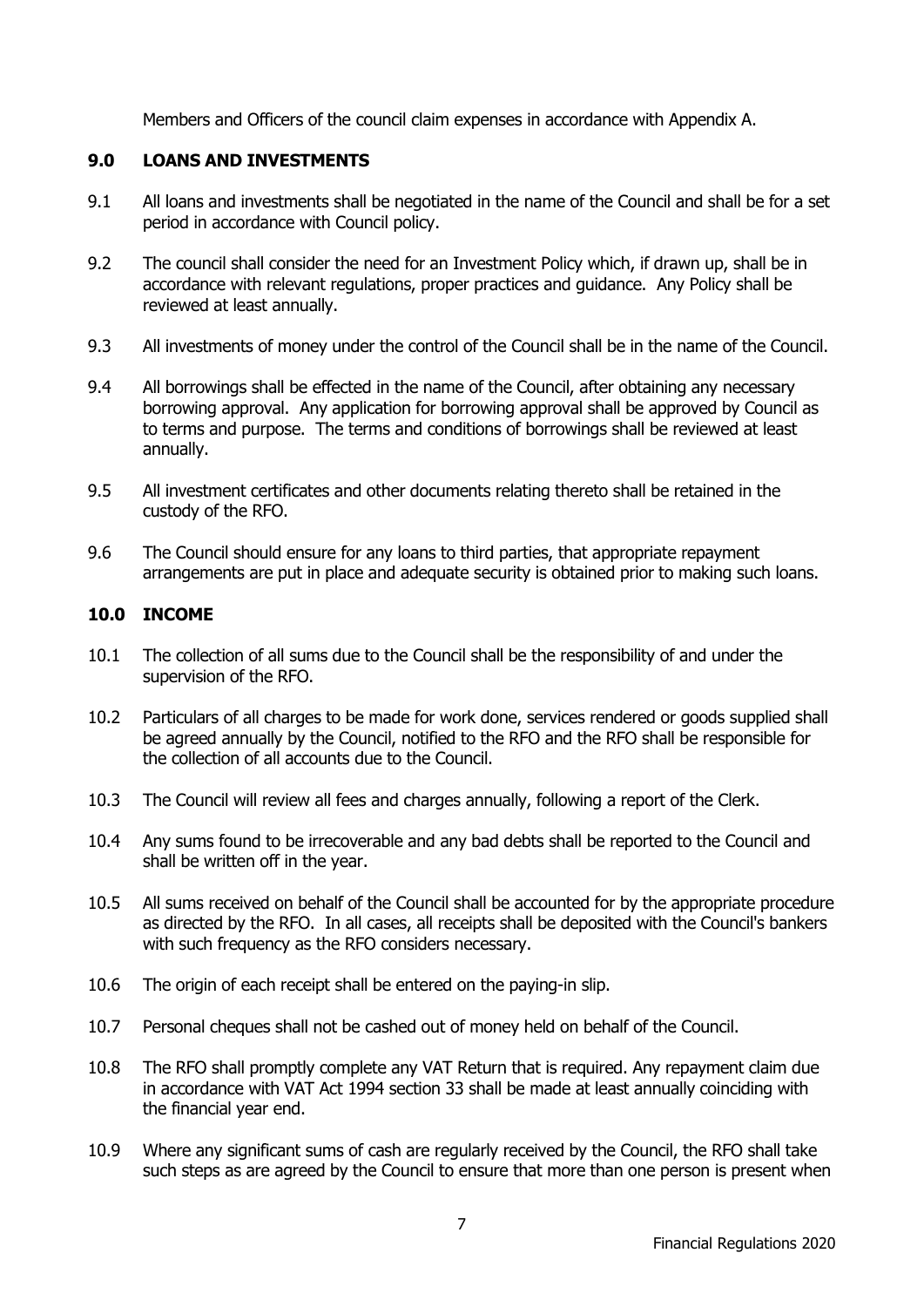the cash is counted in the first instance, that there is a reconciliation to some form of control and that appropriate care is taken in the security and safety of individuals banking such cash.

## **11.0 ORDERS FOR WORK, GOODS AND SERVICES**

- 11.1 An official order or letter shall be issued for all work, goods and services unless a formal contract is to be prepared or an official order would be inappropriate. Copies of orders shall be retained.
- 11.2 Order records shall be controlled by the RFO.
- 11.3 All Members and Officers are responsible for obtaining value for money at all times. An officer issuing an official order shall ensure as far as reasonable and practicable that the best available terms are obtained in respect of each transaction, usually by obtaining three or more quotations or estimates from appropriate suppliers, subject to any de minimis provisions in Regulation 11 (I) below.
- 11.4 A Member may not issue an official order or make any contract on behalf of the council.
- 11.5 The RFO shall identify the legal power of the council of any proposed purchase before the issue of any order, and in the case of new or infrequent purchases or payments, the RFO shall ensure that the statutory authority shall be reported to the meeting at which the order is approved.

#### **12.0 CONTRACTS**

- 12.1 Procedures as to contracts are laid down as follows:
	- (a) Every contract shall comply with these financial regulations, and no exceptions shall be made otherwise than in an emergency provided that these regulations shall not apply to contracts which relate to items (i) to (vi) below:
		- (i) for the supply of gas, electricity, water, sewerage and telephone services;
		- (ii) for specialist services such as are provided by solicitors, accountants, surveyors and planning consultants;
		- (iii) for work to be executed or goods or materials to be supplied which consist of repairs to or parts for existing machinery or equipment or plant;
		- (iv) for work to be executed or goods or materials to be supplied which constitute an extension of an existing contract by the Council;
		- (v) for additional audit work of the external Auditor up to an estimated value of £250 (in excess of this sum the Clerk and RFO shall act after consultation with the Mayor and Deputy Mayor of Council);
		- (vi) for goods or materials proposed to be purchased which are proprietary articles and/or are only sold at a fixed price.
	- (b) Where it is intended to enter into a contract exceeding £60,000 in value, unless external funding obligations dictate otherwise, for the supply of goods or materials or for the execution of works or specialist services other than such goods, materials, works or specialist services as are excepted as set out in paragraph (a) the Clerk shall invite tenders from at least three companies.
	- (c) When applications are made to waive financial regulations relating to contracts to enable a price to be negotiated without competition the reason shall be embodied in a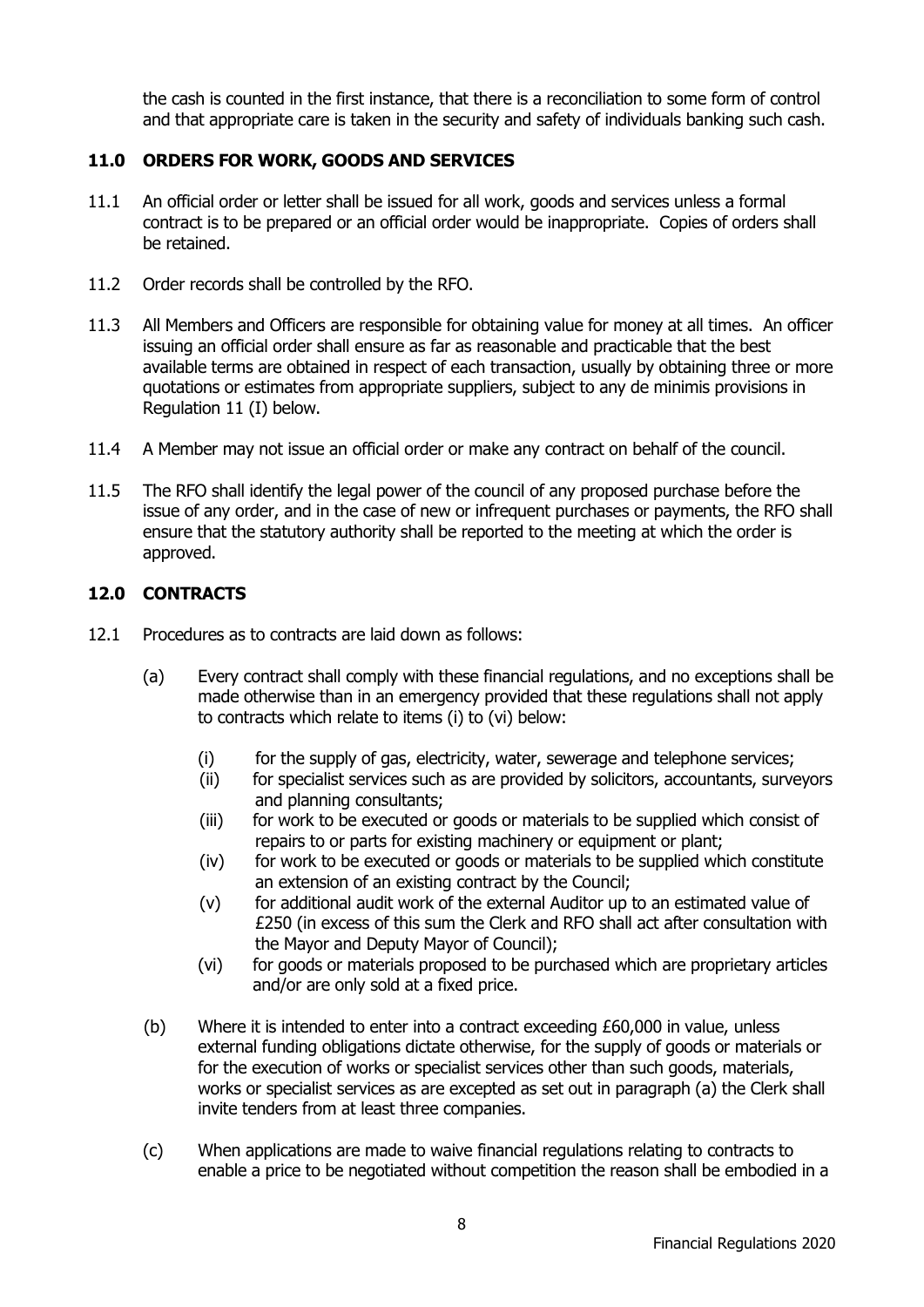recommendation to the Council.

- (d) Such invitation to tender shall state the general nature of the intended contract and the Clerk shall obtain the necessary technical assistance to prepare a specification in appropriate cases. The invitation shall in addition state that tenders must be addressed to the Clerk in the ordinary course of post. Each tendering firm shall be supplied with a specifically marked envelope in which the tender is to be sealed and remain sealed until the prescribed date for opening tenders for that contract.
- (f) All sealed tenders shall be opened at the same time on the prescribed date by the Clerk in the presence of at least one member of Council.
- (g) If less than three tenders are received for contracts above  $£60,000$  or if all the tenders are identical the Council may make such arrangements as it thinks fit for procuring the goods or materials or executing the works.
- (h) Any invitation to tender issued under this regulation shall contain a statement to the effect of Standing Orders 29b to 29e.
- (i) When it is to enter into a contract less than  $£60,000$  in value for the supply of goods or materials or for the execution of works or specialist services other than such goods, materials, works or specialist services as are excepted as set out in paragraph (a) the Clerk or RFO shall obtain 3 quotations (priced descriptions of the proposed supply); where the value is below £5,000 and above £1000 the Clerk or RFO shall strive to obtain 3 estimates. Otherwise, Regulation 10 (3) above shall apply.
- (j) The Council shall not be obliged to accept the lowest or any tender, quote or estimate.

#### **13.0 PAYMENTS UNDER CONTRACTS FOR BUILDING OR OTHER CONSTRUCTION WORKS**

- 13.1 Payments on account of the contract sum shall be made within the time specified in the contract by the RFO upon authorised certificates of the architect or other consultants engaged to supervise the contract (subject to any percentage withholding as may be agreed in the particular contract).
- 13.2 Where contracts provide for payment by instalments the RFO shall maintain a record of all such payments. In any case where it is estimated that the total cost of work carried out under a contract, excluding agreed variations, will exceed the contract sum by 5% or more a report shall be submitted to the Council.
- 13.3 Any variation to a contract or addition to or omission from a contract must be approved by the Council and Clerk to the Contractor in writing, the Council being informed where the final cost is likely to exceed the financial provision.

#### **14.0 STORES AND EQUIPMENT**

14.1 The officer in charge of each section shall be responsible for the care and custody of stores and equipment in that section.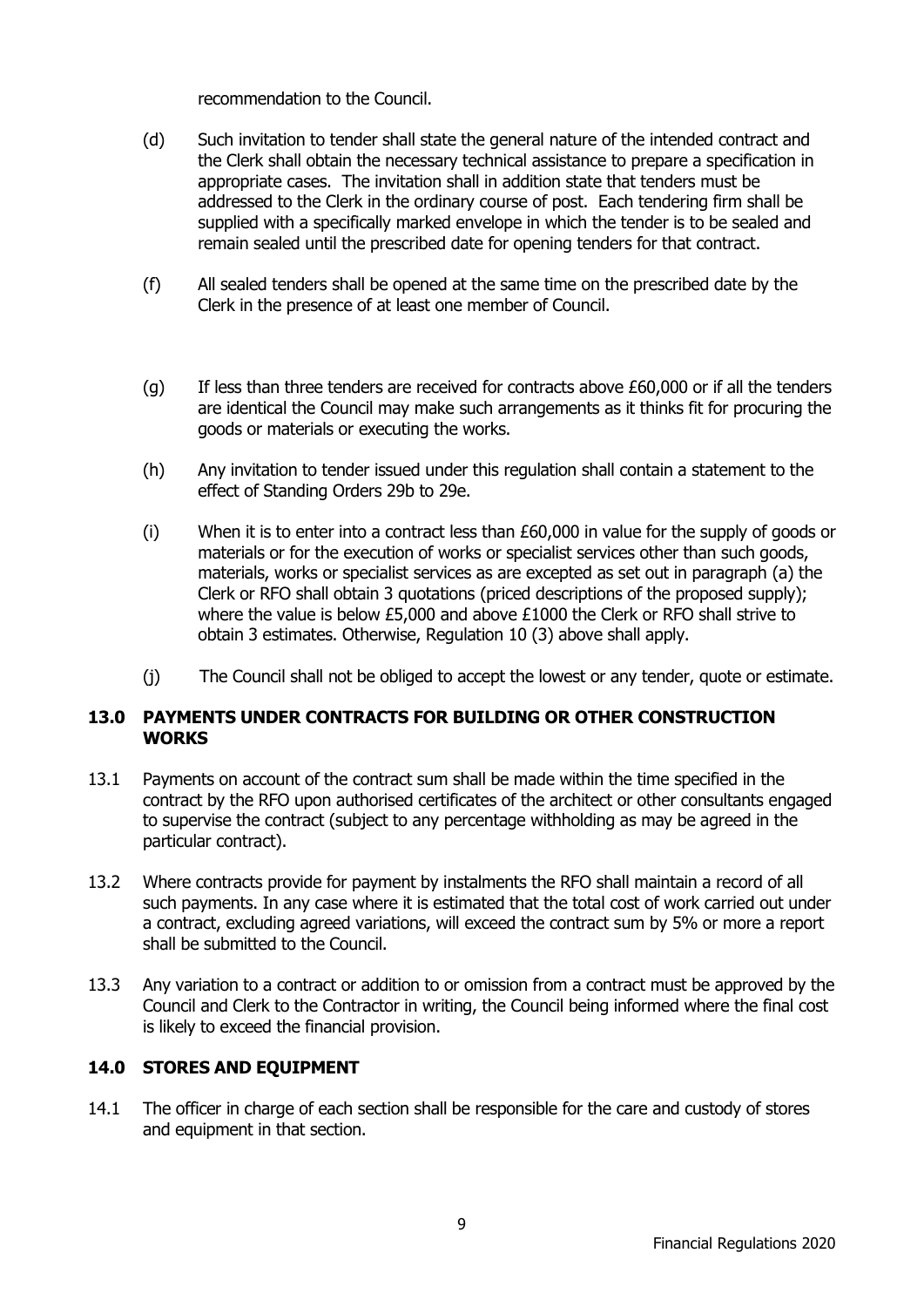- 14.2 Delivery Notes shall be obtained in respect of all goods received into store or otherwise delivered and goods must be checked as to order and quality at the time delivery is made.
- 14.3 Stocks shall be kept at the minimum levels consistent with operational requirements.
- 14.4 The RFO shall be responsible for periodic checks of stocks and stores at least annually.

#### **15.0 ASSETS, PROPERTIES AND ESTATES**

- 15.1 The Clerk shall make appropriate arrangements for the custody of all title deeds of properties owned by the Council. The RFO shall ensure a record is maintained of all properties owned by the Council, recording the location, extent, plan, reference, purchase details, nature of the interest, tenancies granted, rents payable and purpose for which held in accordance with Accounts and Audit Regulations.
- 15.2 No asset shall be sold, leased or otherwise disposed of without the authority of the Council, together with any other consents required by law, save where the estimated value of any one item of tangible movable property does not exceed £50.
- 15.3 The RFO shall ensure that an appropriate and accurate Register of Assets and Investments is kept up to date. The continued existence of tangible assets shown in the Register shall be verified at least annually, possibly in conjunction with a health and safety inspection of assets.

## **16.0 INSURANCE**

- 16.1 Following the annual risk assessment (per Financial Regulation 17), the RFO shall effect all insurances and negotiate all claims on the Council's insurers [in consultation with the Clerk].
- 16.2 The Clerk shall give prompt notification to the RFO of all new risks, properties or vehicles which require to be insured and of any alterations affecting existing insurances.
- 16.3 The RFO shall keep a record of all insurances effected by the Council and the property and risks covered thereby and annually review it.
- 16.4 The RFO shall be notified of any loss liability or damage or of any event likely to lead to a claim, and shall report these to Council at the next available meeting.
- 16.5 All appropriate members and employees of the Council shall be included in a suitable fidelity guarantee insurance which shall cover the maximum risk exposure as determined by the Council.

## **17.0 CHARITIES**

- 17.1 Any income arising which is the property of a charitable trust shall be paid into a charitable bank account. Instructions for the payment of funds due from the charitable trust to the council (to meet expenditure already incurred by the authority) will be given by the Managing Trustees of the charity, meeting separately from any council meeting.
- 17.2 Where the Council is sole trustee of a Charitable body the Clerk and RFO shall ensure that separate accounts are kept of the funds held on charitable trusts and separate financial reports made in such form as shall be appropriate, in accordance with Charity Law and legislation, or as determined by the Charity Commission. The Clerk and RFO shall arrange for any Audit or Independent Examination as may be required by Charity Law or any Governing Document.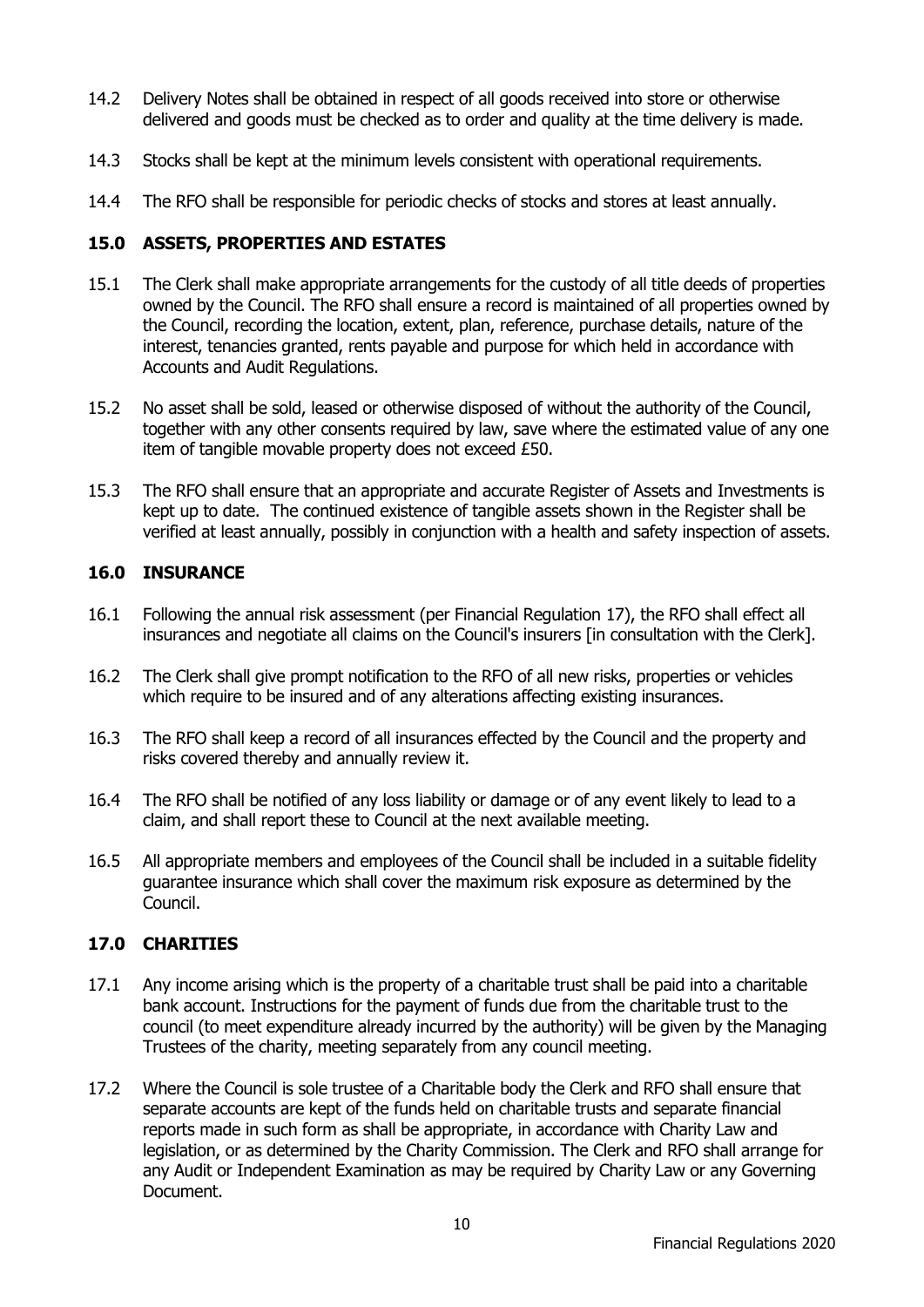#### **18.0 RISK MANAGEMENT**

- 18.1 The council is responsible for putting in place arrangements for the management of risk. The Clerk with the RFO shall prepare, for approval by the council, risk management policy statements in respect of all activities of the council. Risk policy statements and consequential risk management arrangements shall be reviewed by the council at least annually.
- 18.2 When considering any new activity, the Clerk with the RFO shall prepare a draft risk assessment including risk management proposals for consideration and adoption by the council.

## **19.0 REVISION OF FINANCIAL REGULATIONS**

19.1 It shall be the duty of the Council to review the Financial Regulations of the Council from time to time. The Clerk shall make arrangements to monitor changes in legislation or proper practices and shall advise the council of any requirement for a consequential amendment to these financial regulations.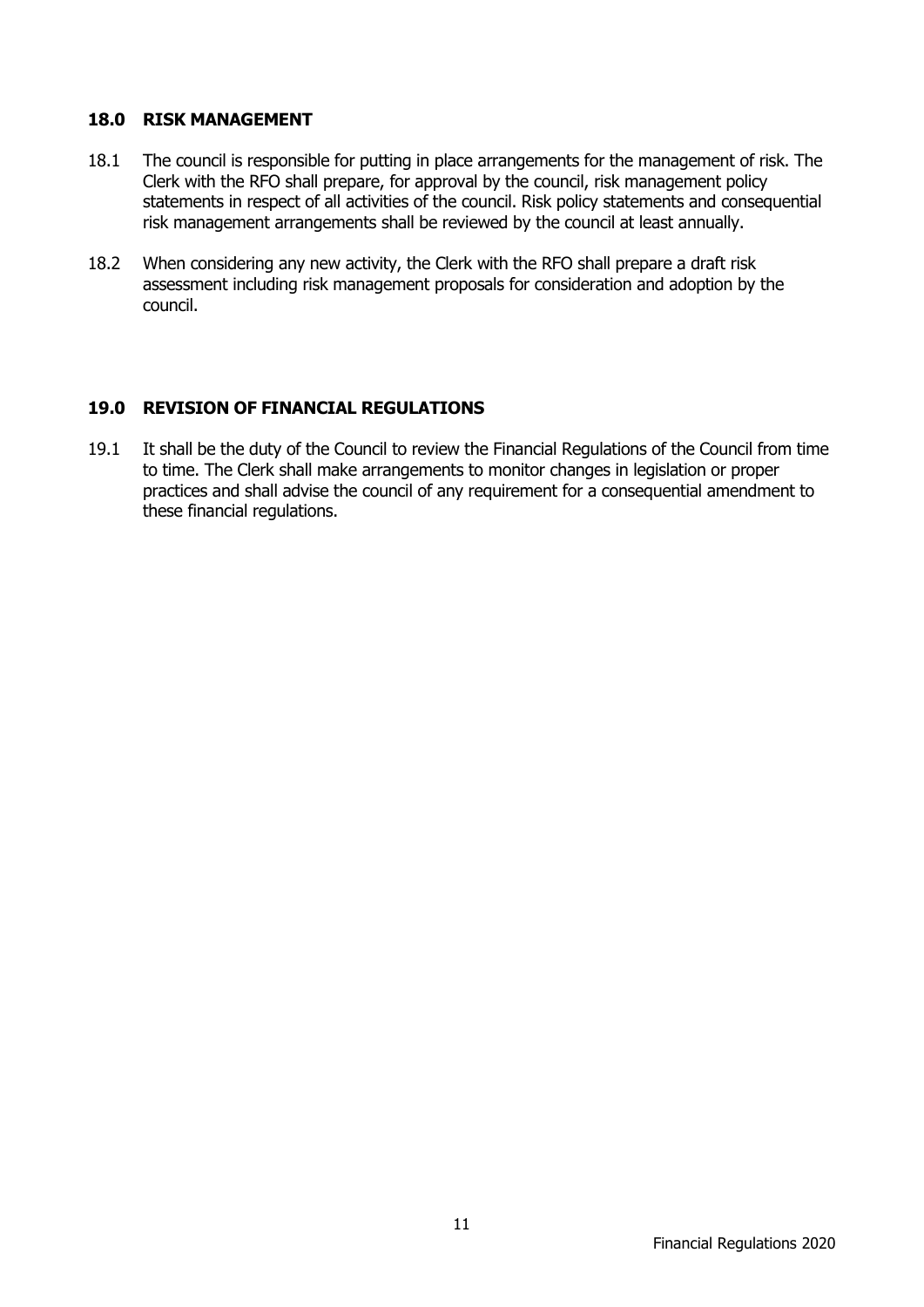

#### **BRIDLINGTON TOWN COUNCIL Financial Regulations – Appendix A Members and Officers Allowances Scheme**

## **1. Parish Basic Allowance:**

No basic allowance will be paid.

#### **2. Mayor's Allowance:**

The Mayor of Bridlington is authorised a maximum of  $£1,000$  per civic year to cover out of pocket expenses incurred in carrying out the civic duties on the production of relevant claims and receipts where realistic to do so.

No more than £5.00 (five pounds) donation per organisation should be offered at Civic attendances.

- (a) This sum does not include travelling expenses incurred outside of the Parish boundary.
- (b) This sum does not include expenses incurred in the staging of civic events.

#### **3. Travelling & Subsistence Allowances outside of the Parish of Bridlington:**

The responsibilities and duties in respect of which members should receive travelling and subsistence allowances are as follows:-

- (a) Attendance at a meeting of the council, committee or sub-committee, or any other body to which the council makes appointments;
- (b) Attendance at a meeting of any association of authorities of which the council is a member;
- (c) Attendance while tender documents are opened;
- (d) Any other duties approved by the council;
- (e) Allowance for travel inside the Parish of Bridlington is approved for Civic Heads only, where the use of a vehicle for attendance is essential due to a disability or in the interest of safety of individuals or assets.

#### **i) Travelling Allowances**

 £ Casual Car User – (per mile) 0.469 Bicycle (per mile) 0.050 Public Transport **Actual Cost (Standard class fare)** 

\* Up to 6,000 miles per annum, £0.170 thereafter